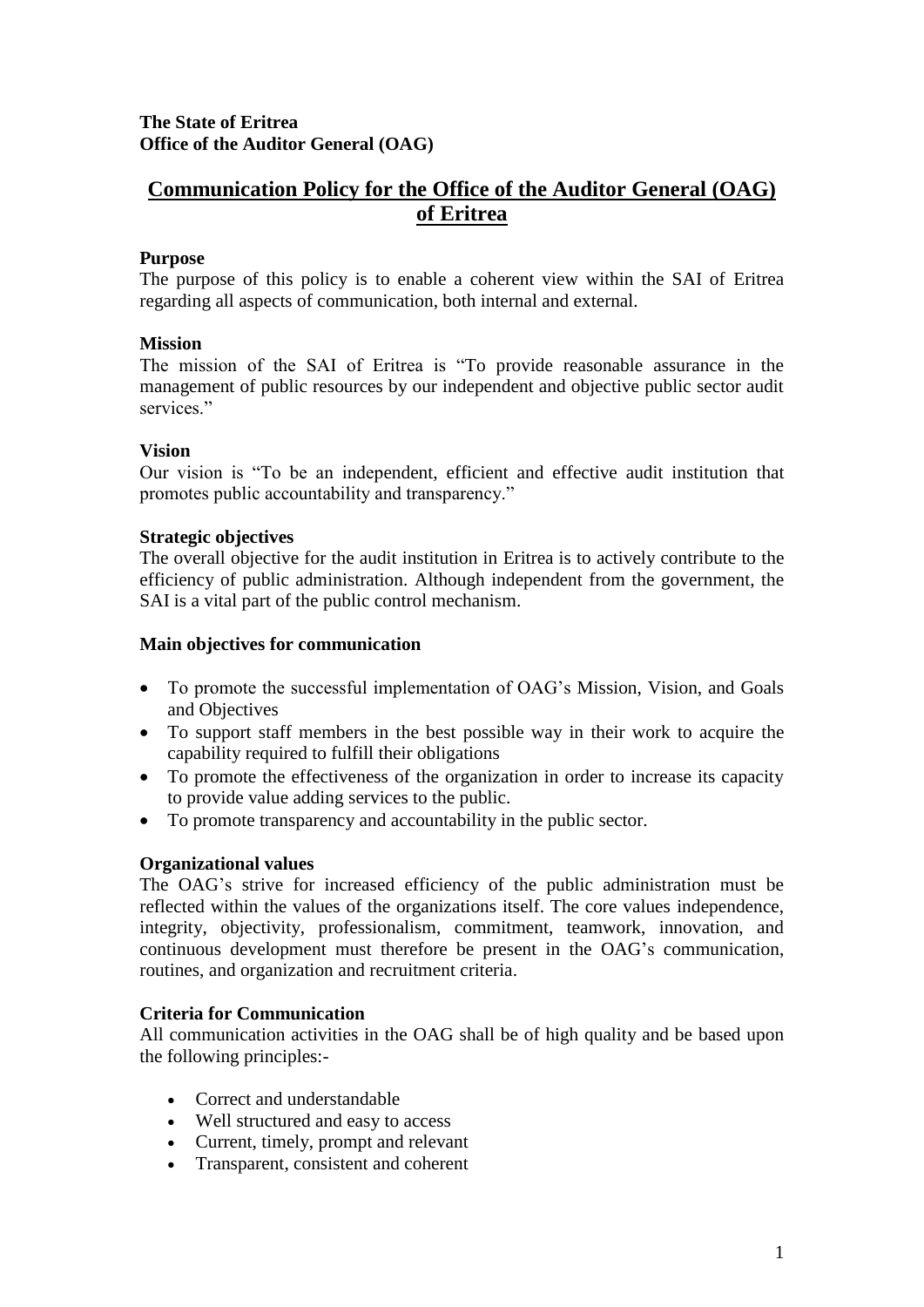- Adapted to different target groups
- Facilitate dialogue and trust

The short history of the Supreme Audit function in Eritrea and the consequences this have for the general control environment only emphasize the need for outstanding institutional and personal integrity.

# **Main message**

In order to provide reasonable assurance in the management of public resources by its audit works, the OAG should be able to cultivate a coherent view within itself regarding all aspects of communication both internal and external. It should also strive for and be committed to increased transparency of public spending as well as safeguarding high quality of the financial processes and reports within the public institutions.

# **External communication**

# **Communication goals**

In order to achieve the main objective, it is important that our SAI successfully can communicate that transparency of public spending, quality of the financial processes and reports within the public entities are necessities in order to increase public efficiency. The SAI of Eritrea must also establish its role as an independent auditor in the eyes of the general public.

Success is based upon OAG's ability to establish:

- a positive public awareness for increased transparency of public spending and high quality of the financial processes and reports within the public institutions,
- a positive demand by all concerned for increased transparency of public spending and high quality of the financial processes and reports within the public institutions, and
- a general acknowledgement of our SAI as a role model of public administration.

Our SAI's role in society which affects the communication

# **Active role**

The goal is to actively contribute to the transparency of the audited government organizations, not merely to observe and report. This must be taken into consideration when forming the foundation for our SAI's relations with the auditees and the relevant institutions. Although the SAI of Eritrea does not play the role of a policy maker, whenever the audit findings indicate that existing policies are insufficient, the OAG has an obligation to advise the relevant institutions of this situation.

# **Clarity of the SAI role**

General knowledge of the auditing process itself and its purpose is not enough. The OAG must therefore have this in mind when communicating with the auditees, the relevant institutions, the media representatives and the general public.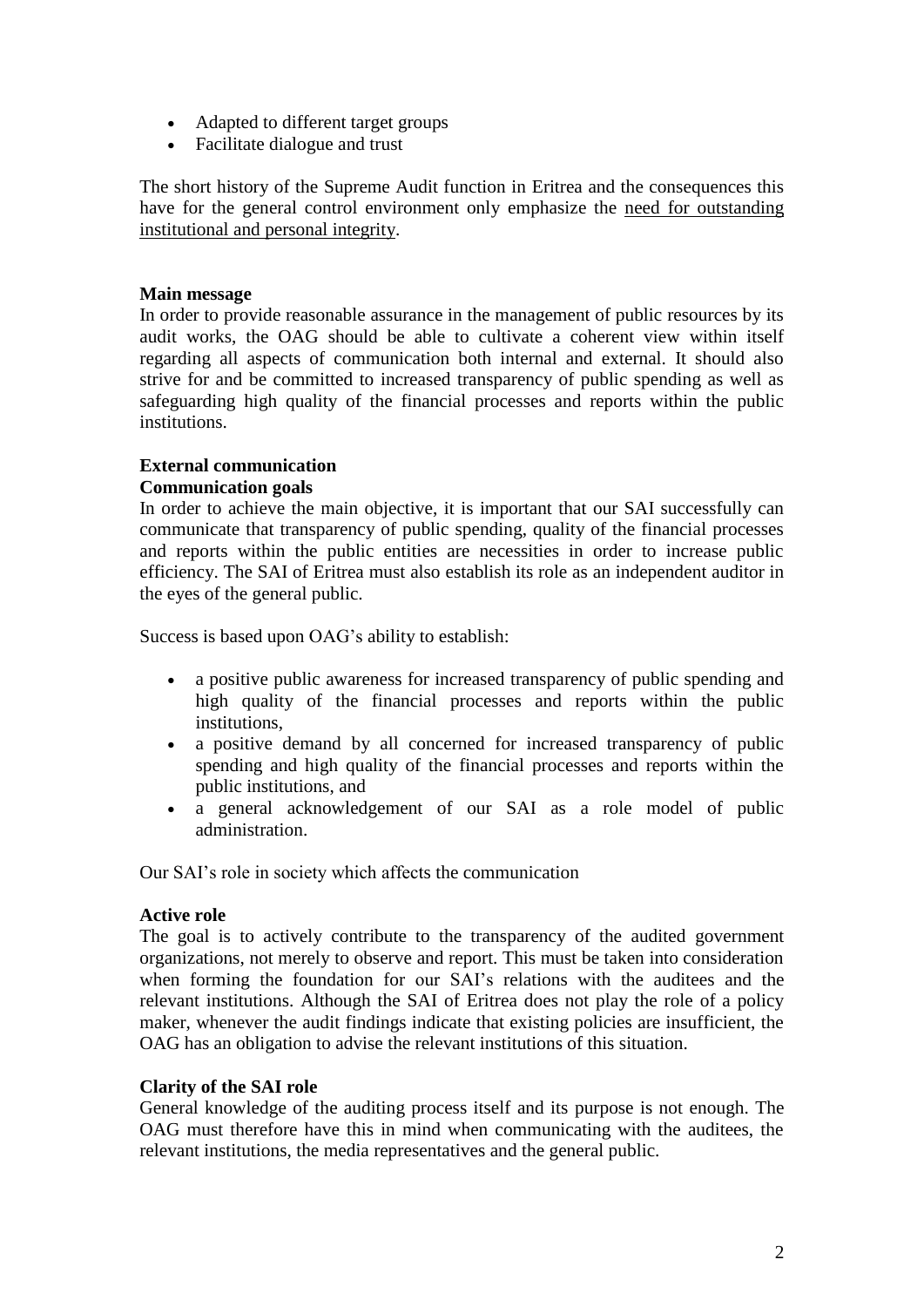# **Legislative development**

Another area of interest for the OAG is to identify when the existing legislation in the area under audit does not lead to intentions expressed by the State of Eritrea (SoE). The OAG should in these cases initiate a dialogue with the State of Eritrea.

#### **Plan for external communication**

In order to succeed, the OAG of Eritrea must:

- codify its efforts and prioritized areas in a plan for external communication,
- codify a structured approach for the introduction of new auditors and how the OAG is acting to enable sharing of information and experiences within itself.
- have a defined communication function in the organization, to be used both as a strategic resource for, or as a part of, the OAG management and as a liaison to the auditors.

#### **Target groups**

The OAG has the following target groups for its communication activities.

#### **Primary**

- Auditees
- Relevant institutions (for example National Assembly, Ministry of Finance and other concerned ministries and public institutions)
- Media (media could be a target group, but and could also be a tool used for communication to the general public)
- General public

#### **Secondary**

• Overseas:

AFROSAI E, IDI, INTOSAI, INTOSAI members, permanent and standing committees, working groups and bodies and regional associations.

• In the country:

International organizations and institutions placed and operational in Eritrea.

#### **Different channels for different recipients.**

The **auditors** are the main channel of communication regarding the auditees during the audit process. The **auditor** must, in interaction with the auditee, ensure that the audit work not only meet required standards to ensure that the findings are correct, but also function as a way to transfer knowledge in order to help the auditee improve its effectiveness of their processes and reporting standards.

The **reports** are the main channel in OAG's communication with the relevant institutions.

The **web** is a fast and cost effective way of making reports accessible, regardless of target groups. However, the OAG would need to establish its own website to communicate what it achieves and share other vital information with others. So far, the OAG has not yet reached the stage where it can make its reports public and publish them for public utility.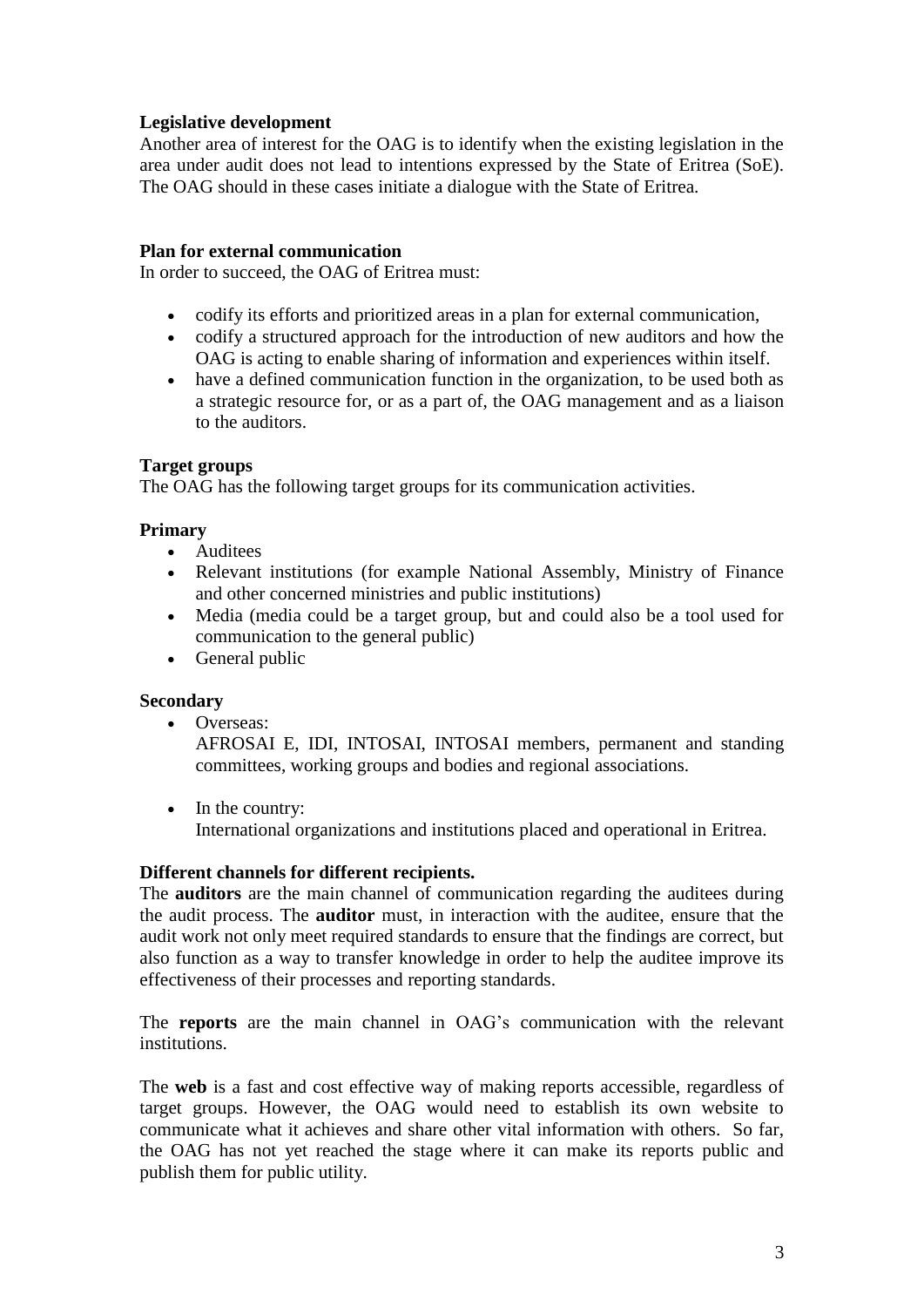The most obvious channel that the OAG can use in order to reach the general public is the **media**. This can be done by press conferences, communiqués, personal contacts, and even specific seminars in order to help the media representatives understand what the OAG achieves.

**Printed material** in the form of brochures, flyers, memos, and other easy understandable materials that can be useful in a variety of situations. These are especially suitable for long term information, like the role of the OAG in the Eritrean public sector, the difference between the OAG's objectives and other institutions in the State of Eritrea.

# **Internal communication**

# **Main objective**

The main objective for the internal communication is to contribute to OAG's ability to achieve the main objective and promoting effective internal work processes.

Success is based upon the use of internal communication as the primary tool in order to:

- To feed top management with relevant, timely and accurate information that will help them in decision process
- establish a thorough understanding for the role of the institution and the employees individual role,
- create an organization which promote the employees' ability to contribute in the exchange of knowledge, experience and development of direct communication,
- achieve a high level of motivation and the development of the OAG, and
- to provide the employees with the information they need in their daily work.

# **Internal target groups**

- All employees within the OAG
- Employees within the specific departments
- Department management
- Top management

# **Internal channels**

- **•** Reports
- Weekly/Monthly executive letters
- Printed information about policies, guidelines
- Staff meetings
- Seminars and workshops

# **Division of responsibility**

The main principle concerning external communication is a centralized responsibility. For internal communication the principle is a decentralized responsibility in that sense that the Head (or similar responsible) for a specific department also has the responsibility for the internal communication for that department.